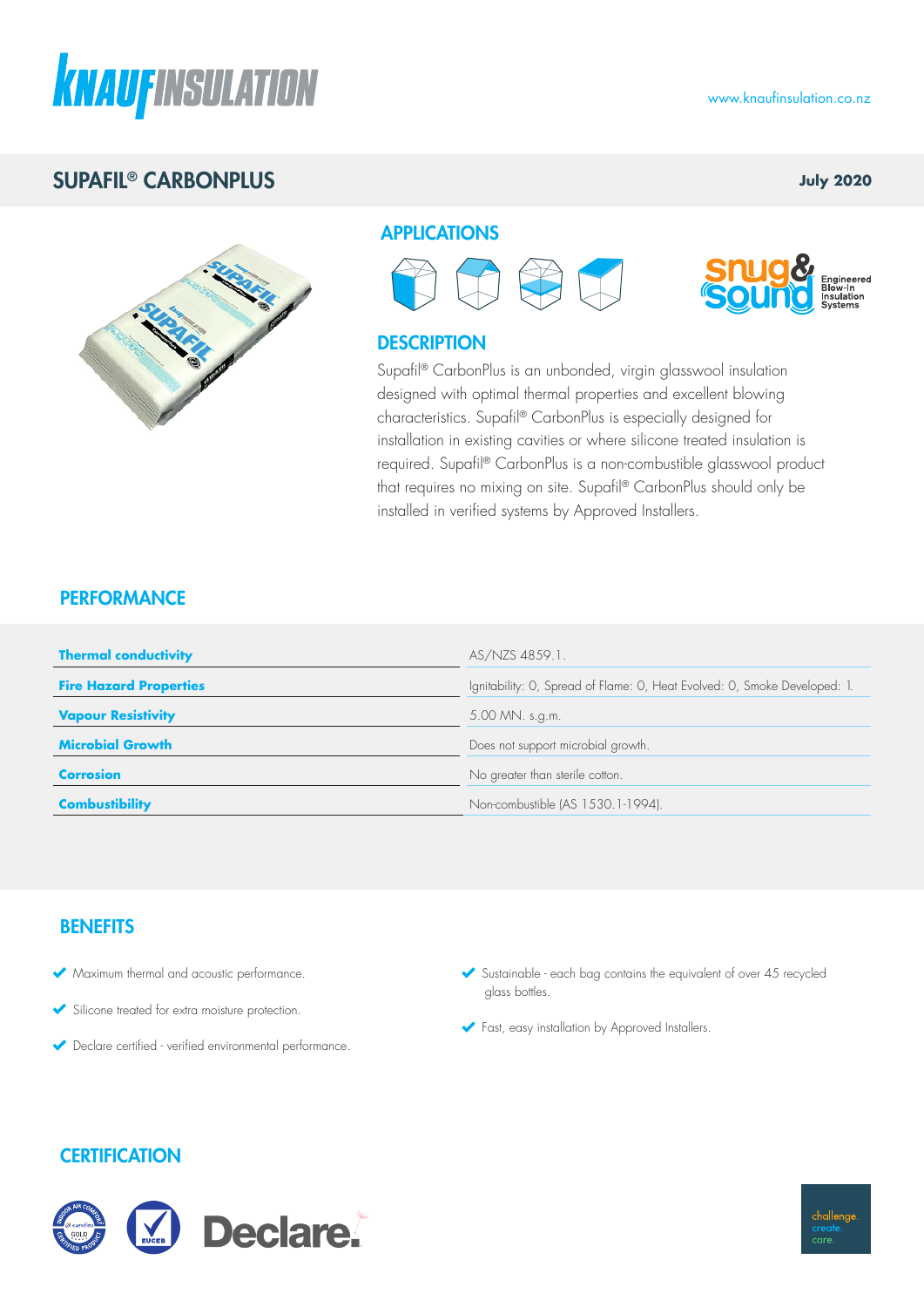# **KNAUFINSULATION**

# **SUPAFIL® CARBONPLUS** *July 2020*

www.knaufinsulation.co.nz

## ADDITIONAL INFORMATION

#### **Specification Guide**

The cavity insulation shall be Supafil® CarbonPlus 0.038 W/mK, 25kg/m<sup>3</sup> and when installed at a density of 28kg/m<sup>3</sup> Supafil® CarbonPlus will achieve a thermal conductivity of 0.032 W/mK. The product will be non-combustible, Declare certified, silicone treated glasswool insulation with high post-consumer recycled glass content. It will be manufactured under Quality Assurance Standards ISO 9001:2008 and ISO 14001:2004 by Knauf Insulation and shall be installed in accordance with the instructions issued by them.

#### **Specification Compliance**

- AS/NZS 4859.1.
- Non-combustible AS 1530.1.
- Declare certification.

#### **Durability**

- Silicone treated for extra moisture protection. • Non-combustible, non-corrosive.
- Will not rot, mildew or deteriorate. • Will not sustain vermin.
- 
- Performs for the lifetime of the building.

#### **Acoustic performance**

• Supafil® CarbonPlus improves sound transmission class (STC) by between 4 and 10 points.

#### **Thermal performance**

Supafil® CarbonPlus provides you with a choice of R-Values based on the installed thickness and installed weight per square metre. The table overleaf shows the minimum requirements for obtaining the desired R-Value. The stated thermal resistance (R-Value) is provided by installing the product at the required density and thickness. Supafil® CarbonPlus when installed at a minimum density of 25kg/m<sup>3</sup> will achieve a thermal conductivity of 0.038 W/mK. When installed at a density of 28kg/m<sup>3</sup> Supafil® CarbonPlus will achieve a thermal conductivity of 0.032 W/mK. When installed at various thicknesses Supafil® CarbonPlus will achieve R-Values that with NZS 4214 are able to meet the minimum requirements of NZS 4218.

#### **Engineered Blow-In insulation system**

Supafil® CarbonPlus fills all gaps and voids around service penetrations such as water pipes and electric wiring and any other obstructions or unusual design details, ensuring thermal and acoustic performance is created. Supafil® CarbonPlus allows quicker and more efficient filling of wide cavities where multiple layers of conventional insulation would normally be installed. Supafil® CarbonPlus saves installation time by minimising the steps needed to fully insulate tight corners and hard to reach areas.

#### **Packaging**

Supafil® CarbonPlus is packaged in a strong, poly bag that offers excellent protection from abuse, dust and moisture. Knauf Insulation packages stack without slipping and are easy to handle and store.

#### **Installation**

- Fast and easy to install with the added confidence of an Approved Installer
- Easily fills hard to reach and low pitch roofs
- Easily fills insulation cavities.
- 
- 
- Will not settle. Consistent, reliable performance.

challenge. care